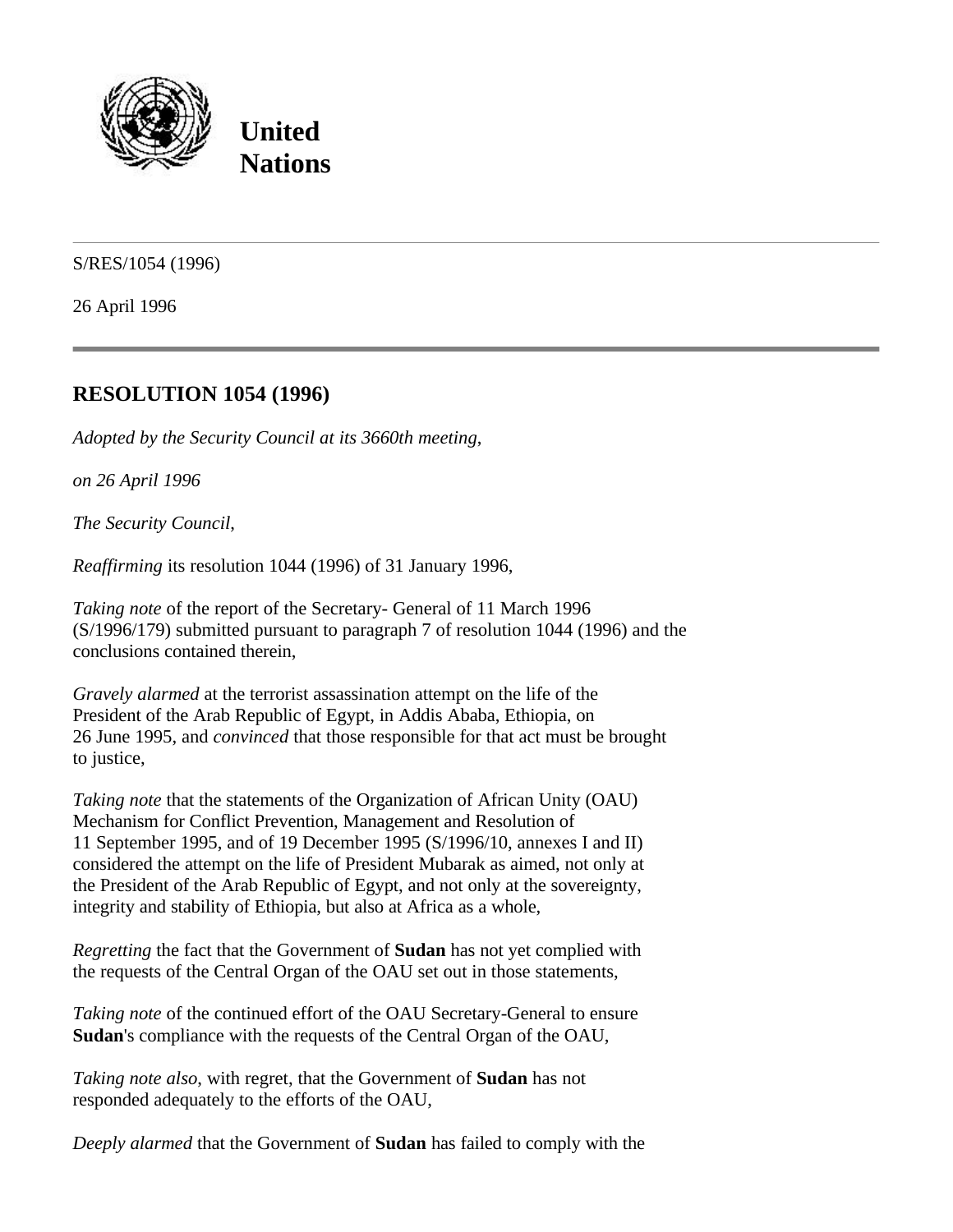requests set out in paragraph 4 of resolution 1044 (1996),

*Reaffirming* that the suppression of acts of international terrorism, including those in which States are involved is essential for the maintenance of international peace and security,

*Determining* that the non-compliance by the Government of **Sudan** with the requests set out in paragraph 4 of resolution 1044 (1996) constitutes a threat to international peace and security,

*Determined* to eliminate international terrorism and to ensure effective implementation of resolution 1044 (1996) and to that end *acting* under Chapter VII of the Charter of the United Nations,

1.*Demands* that the Government of **Sudan** comply without further delay with the requests set out in paragraph 4 of resolution 1044 (1996) by:

(a)Taking immediate action to ensure extradition to Ethiopia for prosecution of the three suspects sheltered in **Sudan** and wanted in connection with the assassination attempt of 26 June 1995 on the life of the President of the Arab Republic of Egypt in Addis Ababa, Ethiopia; and

(b)Desisting from engaging in activities of assisting, supporting and facilitating terrorist activities and from giving shelter and sanctuary to terrorist elements; and henceforth acting in its relations with its neighbours and with others in full conformity with the Charter of the United Nations and with the Charter of the OAU;

2.*Decides* that the provisions set out in paragraph 3 below shall come into force at 00.01 Eastern Standard Time on 10 May 1996, and shall remain in force until the Council determines that the Government of **Sudan** has complied with paragraph 1 above;

3.*Decides* that all States shall:

(a)Significantly reduce the number and the level of the staff at Sudanese diplomatic missions and consular posts and restrict or control the movement within their territory of all such staff who remain;

(b)Take steps to restrict the entry into or transit through their territory of members of the Government of **Sudan**, officials of that Government and members of the Sudanese armed forces;

4.*Calls upon* all international and regional organizations not to convene any conference in **Sudan**;

5.*Calls upon* all States, including States not members of the United Nations and the United Nations specialized agencies to act strictly in conformity with this resolution, notwithstanding the existence of any rights granted or obligations conferred or imposed by any international agreement or of